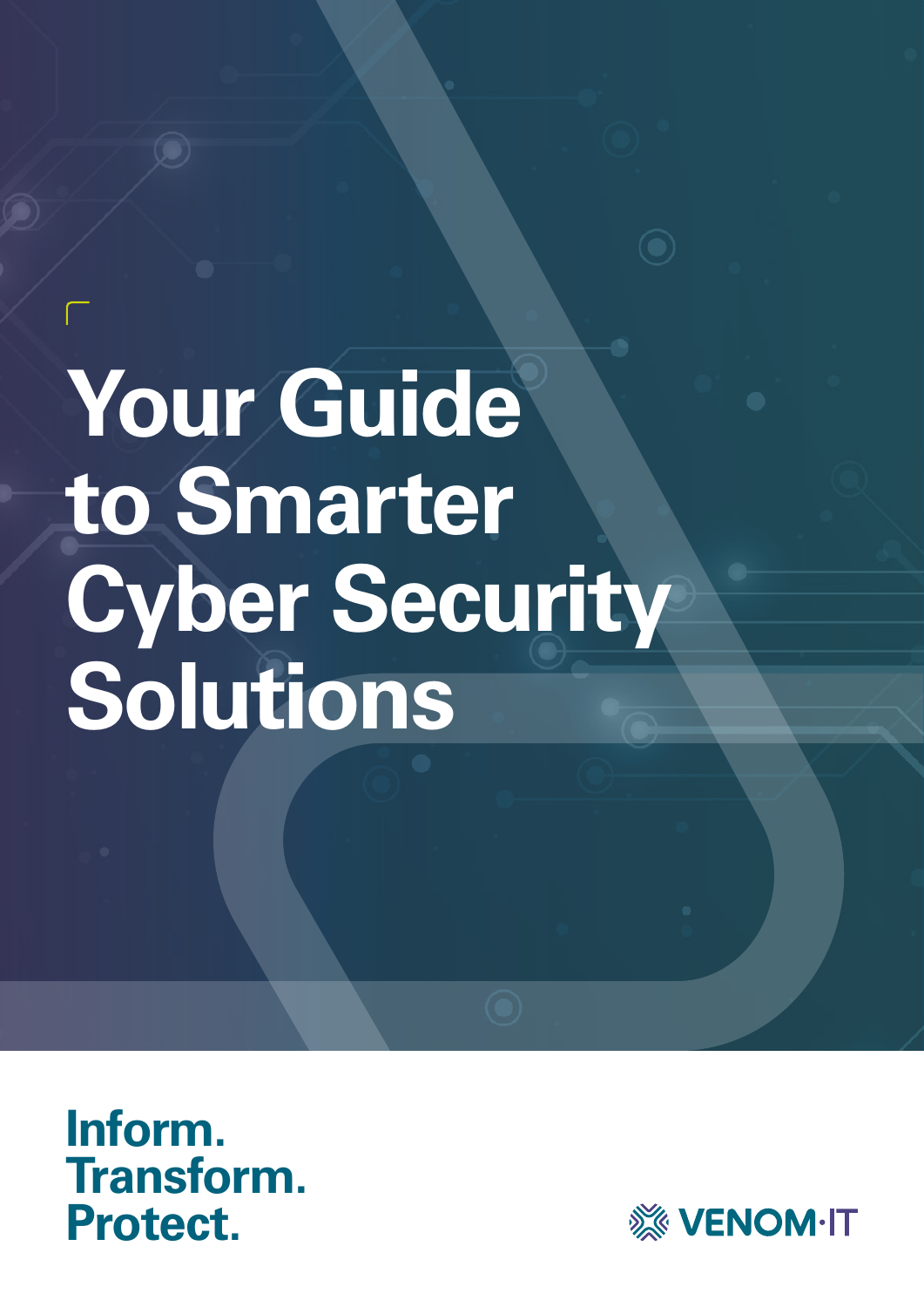# **Contents**

| Introduction                                      | 3 |
|---------------------------------------------------|---|
| How can cyber security services help?             | 4 |
| What do cyber security solutions protect against? | 5 |
| L Viruses and malware                             |   |
| $L$ Phishing emails                               |   |
| ∟ Distributued denial of service (DDos) attacks   |   |
| Fortify your company's data                       | 6 |
| L The DIY Approach                                |   |
| ∟ Software as a Service (Saas) Security           |   |
| <b>L</b> Outsourcing Cyber Security               |   |
| When to implement cyber security solutions        |   |
| <b>Get in Touch</b>                               | 8 |

 $\Box$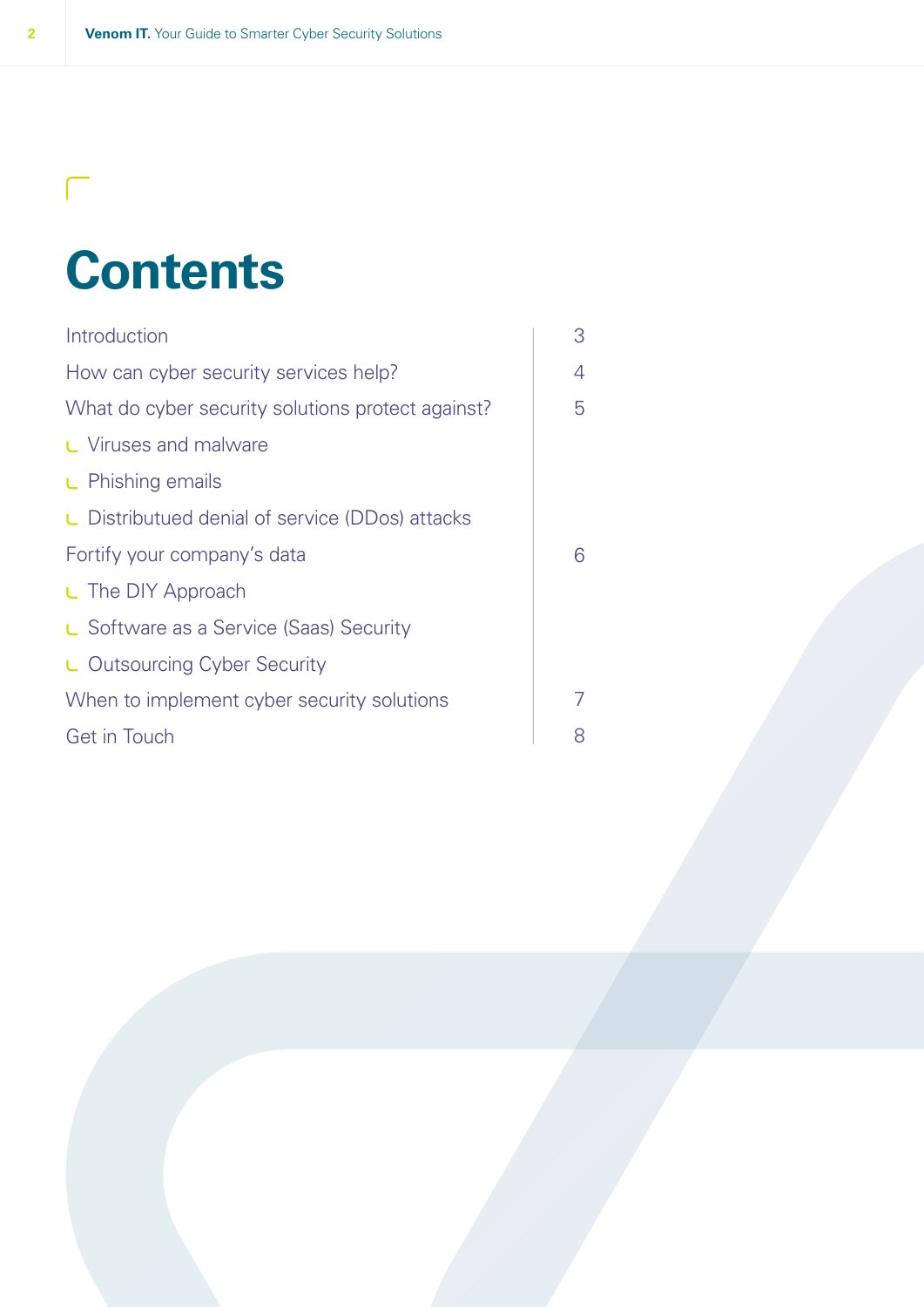It feels like every other month a new company hits the headlines after falling victim to a cyber attack or a data breach. Their cyber security solutions aren't strong enough and, as a result, their data has been compromised. Customers and service users heave a collective sigh as the data breach warning email pops up in their inbox. Passwords need to be changed, in severe cases bank details are rendered insecure, and email addresses may have been shared. Great. More junk mail from made up distant relatives offering billions of dollars in exchange for your immortal soul and your identity. The damage is done and there's nothing they can do but hope for the best. At least some of the scam emails might be funny.

The reality is that cyber attacks are becoming increasingly sophisticated. Most businesses don't only suffer loss in terms of customer confidence and reputation. They can lose product data and, particularly for those in the financial sector, money and accounts can be taken. According to Ponemon Institute's State of Cybersecurity Report, 66% of small to medium-sized enterprises have experienced a cyber attack in the last year. 45% say that their detection and response systems are not good enough to mitigate the effects of cyber threats. And 69% agree that these security threats are becoming more and more targeted.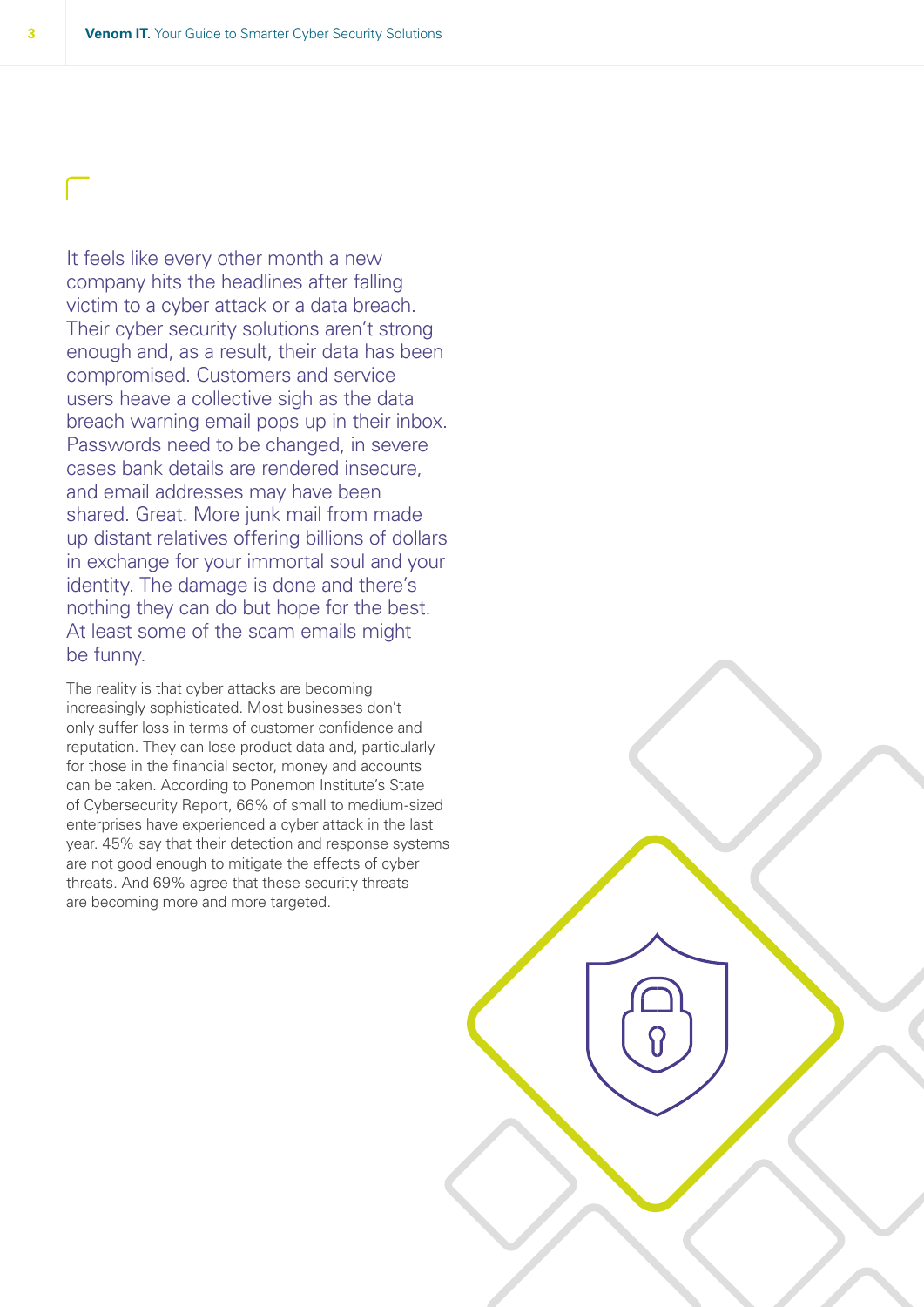### **How can cyber security services help?**

As the world transitions to digital working environments in the wake of the pandemic, the threat landscape broadens and cybercrime increases.

Antivirus systems and robust data protection measures have become cyber essentials for business continuity - especially for companies operating using cloud based systems. Cyber security services are the measures put in place to defend a company's electronic data from hacking and unauthorised use. With new methods popping up every day, it's impossible to avoid cyber threats. Effective cyber security solutions can mean the difference between throwing a spanner in the works and throwing in the whole toolbox.

 $\mathbf{L}$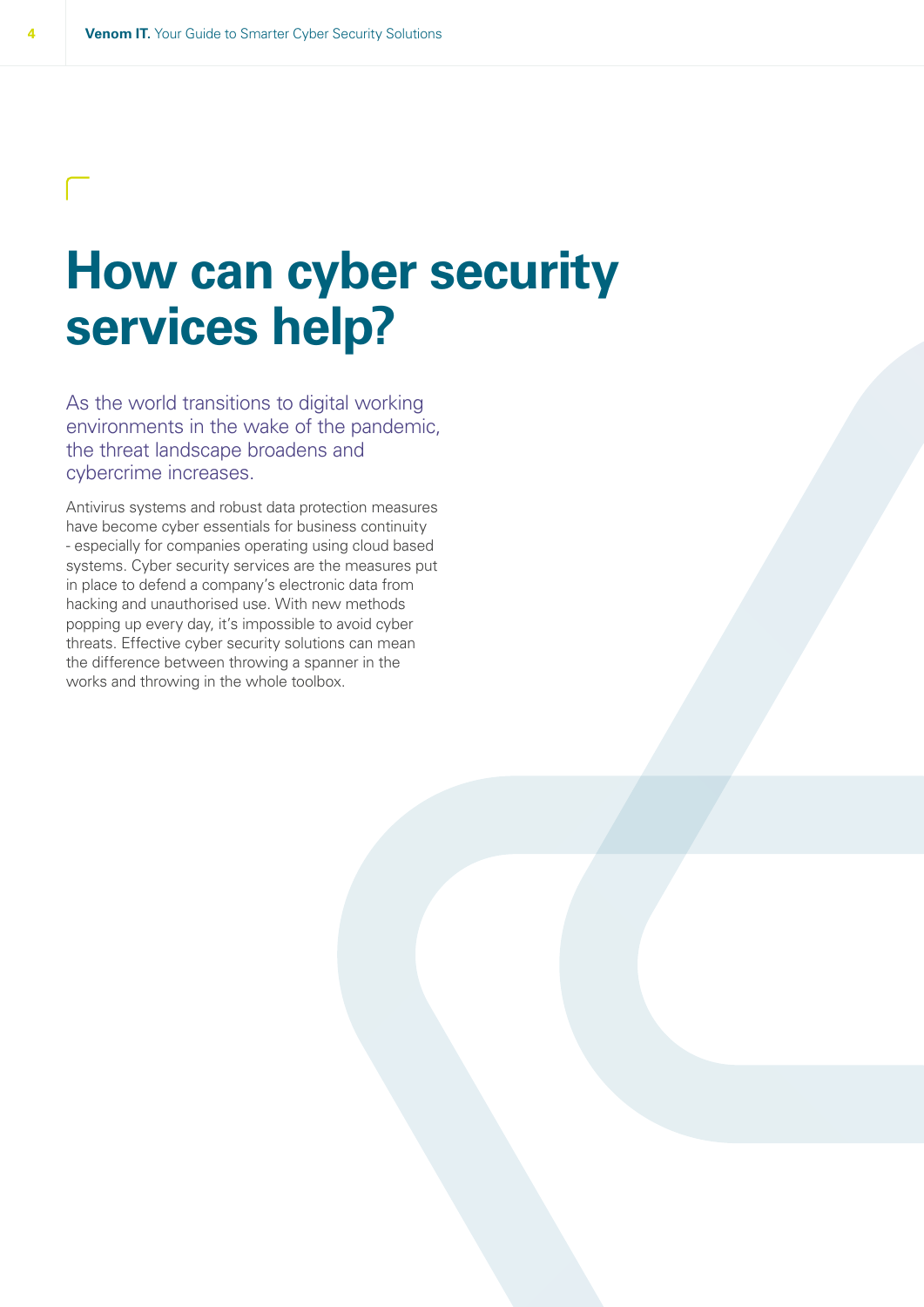## **What do cyber security solutions protect against?**



### **Viruses and malware**

Attackers install these programmes onto a system to compromise data. This could lead to a data loss or a data breach. Ransomware techniques use malware to encrypt your ability to access your data, charging you a virtual 'ransom' to reinstate this.



### **Phishing emails**

These are prevalent in larger corporations. Phishing emails can ask workers to confirm their login credentials. Clicking on this link will take them to a website that harvests their information. Catch our blog on internet and email filtering (MaaS) to see how we can help you to fish out the phishes.



### **Distributed denial of service (DDoS) attacks**

DDoS attacks will overload a business network with site traffic or requests. This slows the system while a cyber attack takes place.

An antivirus programme is not enough to prevent these kinds of attacks. At the same time, traditional firewall systems are becoming easier for criminals to work around. As cyber criminals upgrade their techniques, businesses need to build up their digital defences.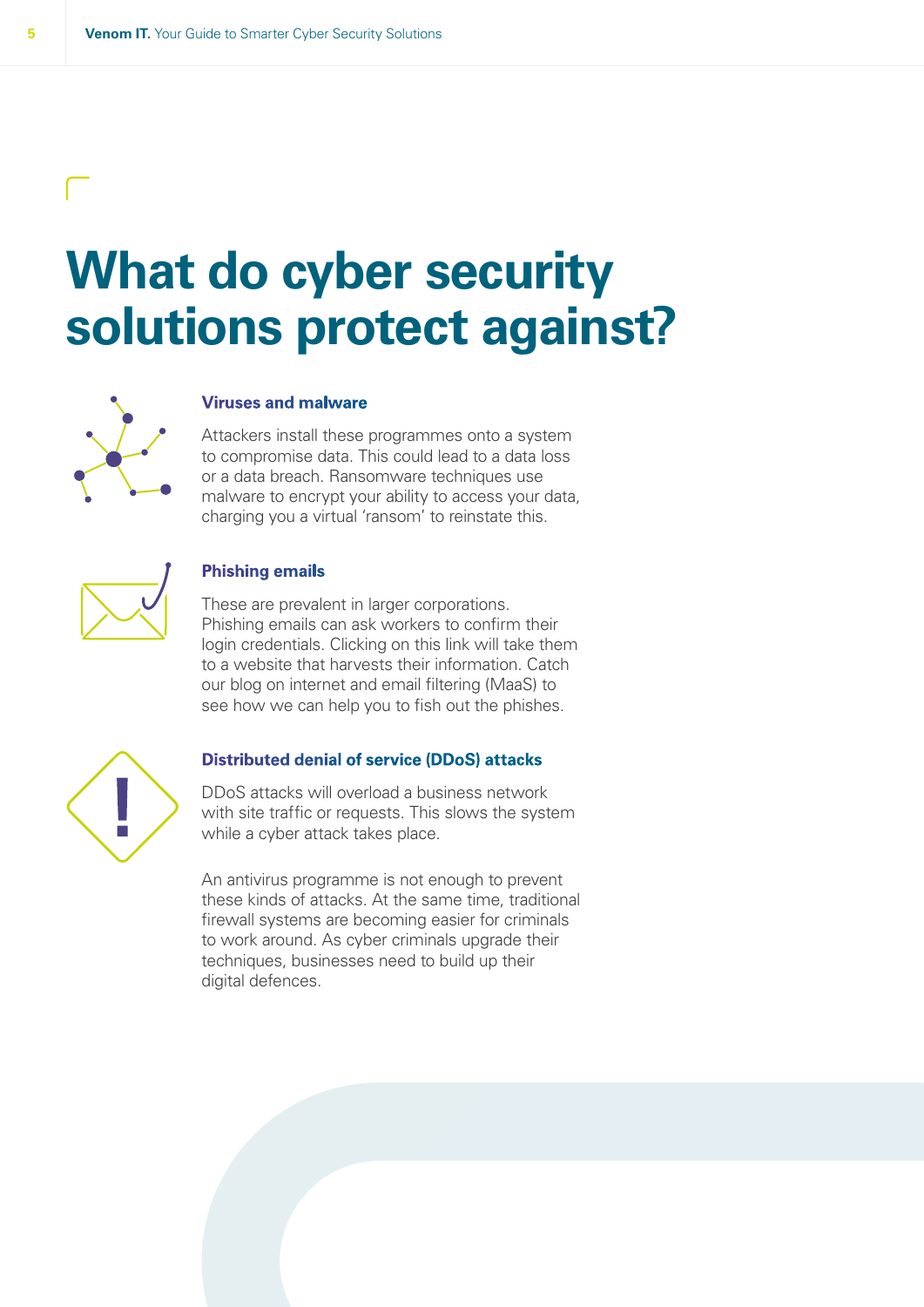# **Fortify your company's data**

There are several options when it comes to safeguarding your system. We've provided our top tips and tricks for small businesses here, and the three main approaches can be summarised as follows:



Most large corporations will have their own IT departments made up of tech wizards. These teams are responsible for maintaining business continuity and preventing security breaches. In-house teams approach cyber security from a knowledgeable perspective. They know how the business operates. But for most small and medium-sized enterprises, an in-house IT department isn't financially feasible.



Here, a trained team of specialists is outsourced to act as your own personal team of IT geniuses. No salaries, no office space needed, and no need to stock up on tea and coffee. They work externally to manage your company's internal systems. We recommend going for a company that has been properly accredited to governmental cyber security standards. Venom IT holds a host of shiny certificates so, of course, what we really recommend is going with us.



### **Software as a Service (SaaS) Security**

Cloud based solutions are becoming increasingly prevalent. Businesses can obtain a SaaS subscription for a regular fee to obtain cyber security systems via the cloud. The system provider works in the background to improve their services, combatting developments in the threat landscape while you get on with your work.